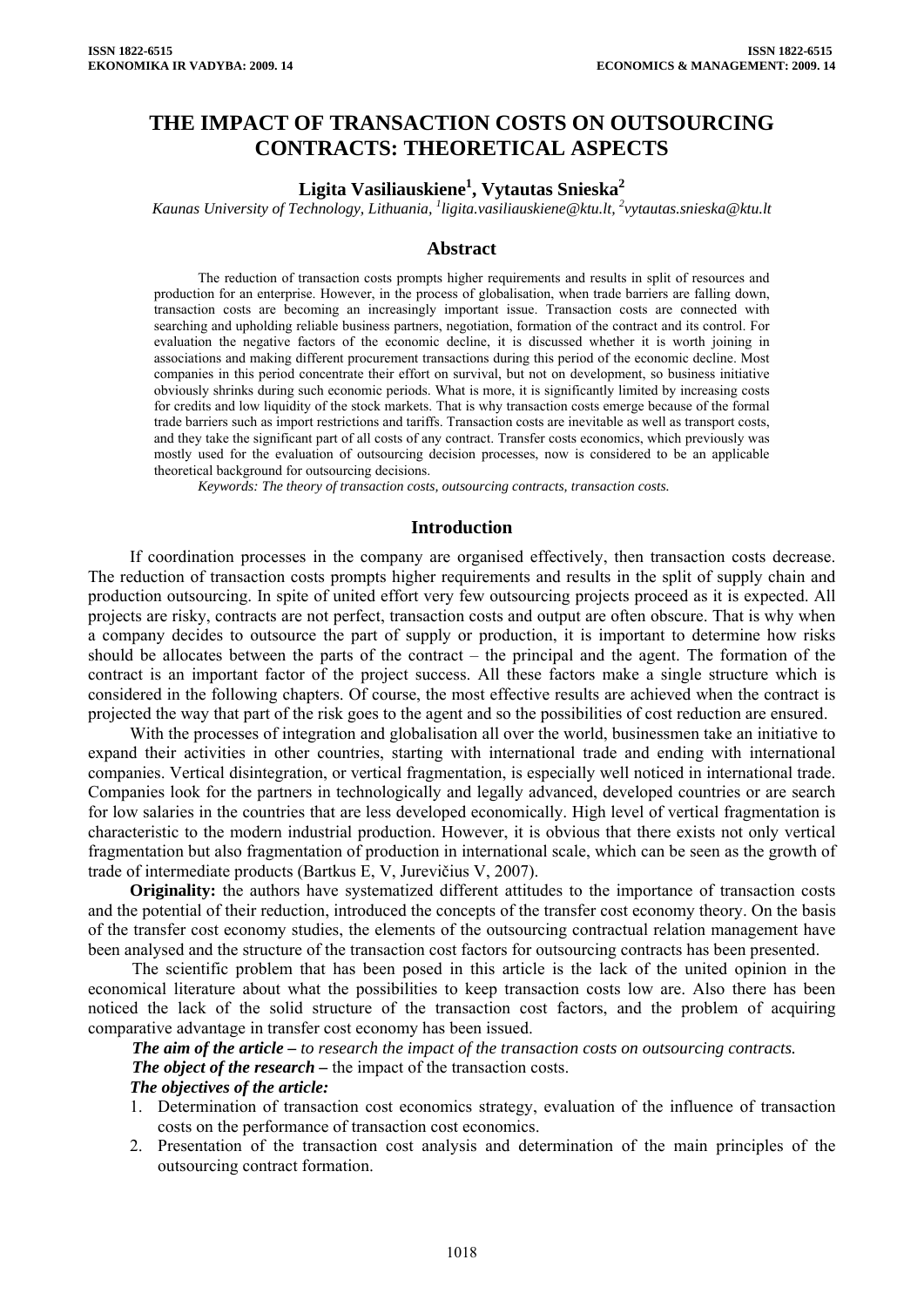- 3. Analysing the impact of transaction costs variability on the risk allocation of the both parties of the contract.
- 4. Highlighting the main factors of external and internal environment of transaction costs, research their influence on outsourcing contract formation.
- 5. Presentation of the results and conclusions.

*The research methods used in the article* include the analysis of the scientific literature, comparison of the analytical articles published by Lithuanian and foreign authors and the empirical analysis of the research result.

### **The impact of transaction costs on the performance of economics**

The statistical research of the markets reveals that some market contracts do not arrive at the equilibrium of the competitive markets because of transaction costs. The value of goods and services depend not only on production costs. The price which is agreed in the contract often includes the costs that have accumulated because of the making the contract but not because of production of the goods.

Transaction costs are the costs that emerge when the goods and services are exchanged, but these costs are not connected with the creation of goods or services. The research of transaction costs are some of the objects of the economic research (Gatautis R; Neverauskas B; Snieška V, 2002). The research of transaction costs have been started to perceive why business companies have been set up. The forms of acquisition and association have always generated some additional potential in spite of the stage of the economic cycle. Some of the most important reasons why acquisition and association contracts are made include the slowdowns of the economic growth.

Accoting to transfer costs economics, the basis of an outsourcing decision is the ability of a company to use the economy of scale practising outsourcing (Snieška V, Vasiliauskienė L, 2008).

Transaction cost economics theory (Williamson, 1998) provides more possibilities to evaluate the role of transaction costs on the performance of economics. This theory reveals that the perception of transaction costs is important for understanding of some empirical phenomenon which can not be explained without considering these costs. The theory turns round four research spheres in which transaction costs are the dominant factor. These are:

- 1) production organising while considering the limiting factors of the company (with reference to Coase theory);
- 2) international trade considering the multiple aspects of transaction costs, distinguishing them from transport costs, institutional costs and cultural costs of the exchange;
- 3) direct foreign investment considering outsourcing and the organising of the company in the context of globalisation;

Institutions play the main role in transaction cost economics. Different institutions can generate different types of transaction costs. Transactions are usually carried out on the basis of formal or informal contracts. It is extremely important to keep transaction costs low in the arena of international trade and in the context of globalisation.

Transaction costs economics enables us to take a deeper look at the effect of specialisation that promotes welfare. On the other hand, it limits the volumes of specialisation (Williamson, 1998). Transaction costs economics reveal the evident link between transaction costs and production efficiency. When the transaction is simpler, the factors of transaction costs even facilitate the transaction. But if the transaction is more complicated, then more sophisticated contracts should be practised. The proceeding of more sophisticated contracts increases transaction costs. At the particular moments transaction costs will be so high that it becomes more efficient to produce inside the company which reduces transaction costs and sophisticated contracts are not necessary.

Notably, Lithuanian innovation policy scope remains narrow, i.e. it is oriented towards high-tech sector development. On the other hand, more efforts have to be put in applying innovation policy in broader scope, i.e. upgrading technologies in traditional industry sectors and upgrading skills and qualification (Adekola A, Korsakienė R, Tvaronavicienė M, 2008).

Coase (1937) introduced the concept of transaction cost economics, according to which performance the market includes additional costs such as information search, negotiation or contract making and signing. These costs can be eliminated or reduced if the activity is performed with the supervision of the experts. Many researchers have analysed this concept since its appearance. Its theoretical aspects have been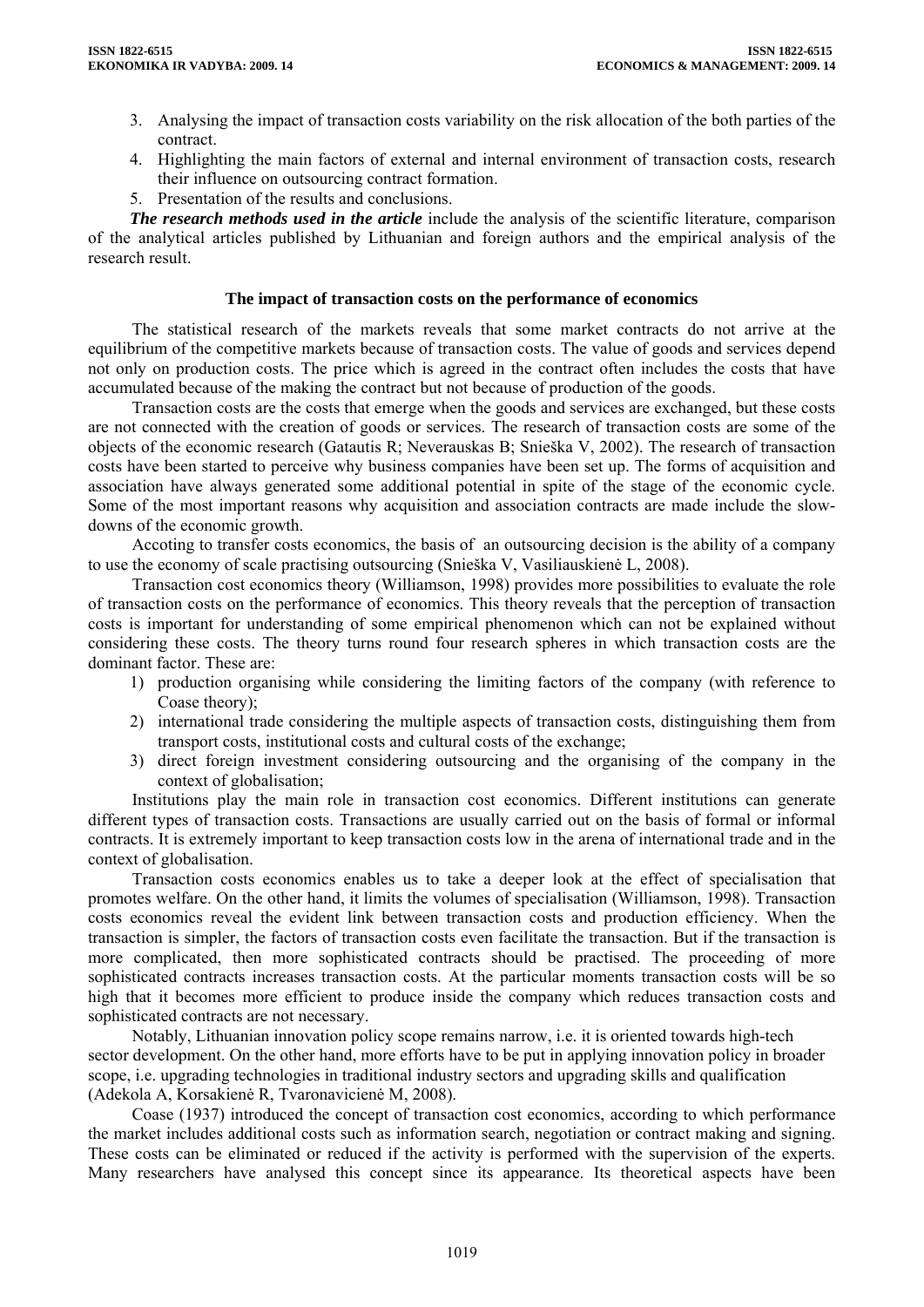implemented for different forms of contracts in industry and trade. The main concepts of transaction cost economics consist of these elements (with reference to Williamson and Masten, 1995; Williamson, 1996):



**Figure 1.** The main elements of the concept of transaction cost economics. Designed by the authors with reference to (Williamson and Masten, 1995; Williamson, 1996)

*In conclusion, the model of transaction cost economics is applied while making the service outsourcing decision as the most effective possible decision.* 

#### **The theory of transaction costs**

Transaction costs are all costs which are generated making trade contracts or exchanging goods or services in market contracts. Transaction costs can be related with difficulties which emerge selling goods or services when the location of production or resource mining has been changed. The businessman who is able to keep his transaction costs low will have more possibilities to offer an attractive product to the market because the costs of this type play the big role in international trade as well. The types of transaction costs highly depend on how the procurement with resources has been defined and what aspects have been considered while making the make-or-buy decision. The on-line encyclopaedia Wikipedia presents quite wide definition of "procurement". Wynstra (2006) has grouped different definitions of this discipline and also the definitions of the concepts "purchase" and "supply management" which are closely linked with procurement. He mentions these definitions of "procurement":

"The decision making process by which formal organisations establish the need for purchased products and services, and identify, evaluate and choose among alternative brands and suppliers" (Webster and Wind,1972).

"Obtaining from external sources all goods and services which are necessary for running, maintaining and managing the company's primary and support activities at the most favourable conditions" (Van Weele, 1994).

A common element of these definitions is that they describe procurement as a decision process where total costs for the firm are minimised. Moreover, procurement seems to be restricted to purchase from suppliers at the market, so that it does not include the "make or buy" decision. Minimizing total costs of ownership implies that not always the supplier with the lowest direct costs will be selected.

*Here we can come to conclusion that the seller who offers resources with higher direct costs will be preferred when this higher price is matched by a larger reduction of transaction costs.* 

The main idea of transaction cost concept is that it makes clear what costs must be included in total costs of ownership and it provides a clue of which costs must be considered in the selection of a supplier.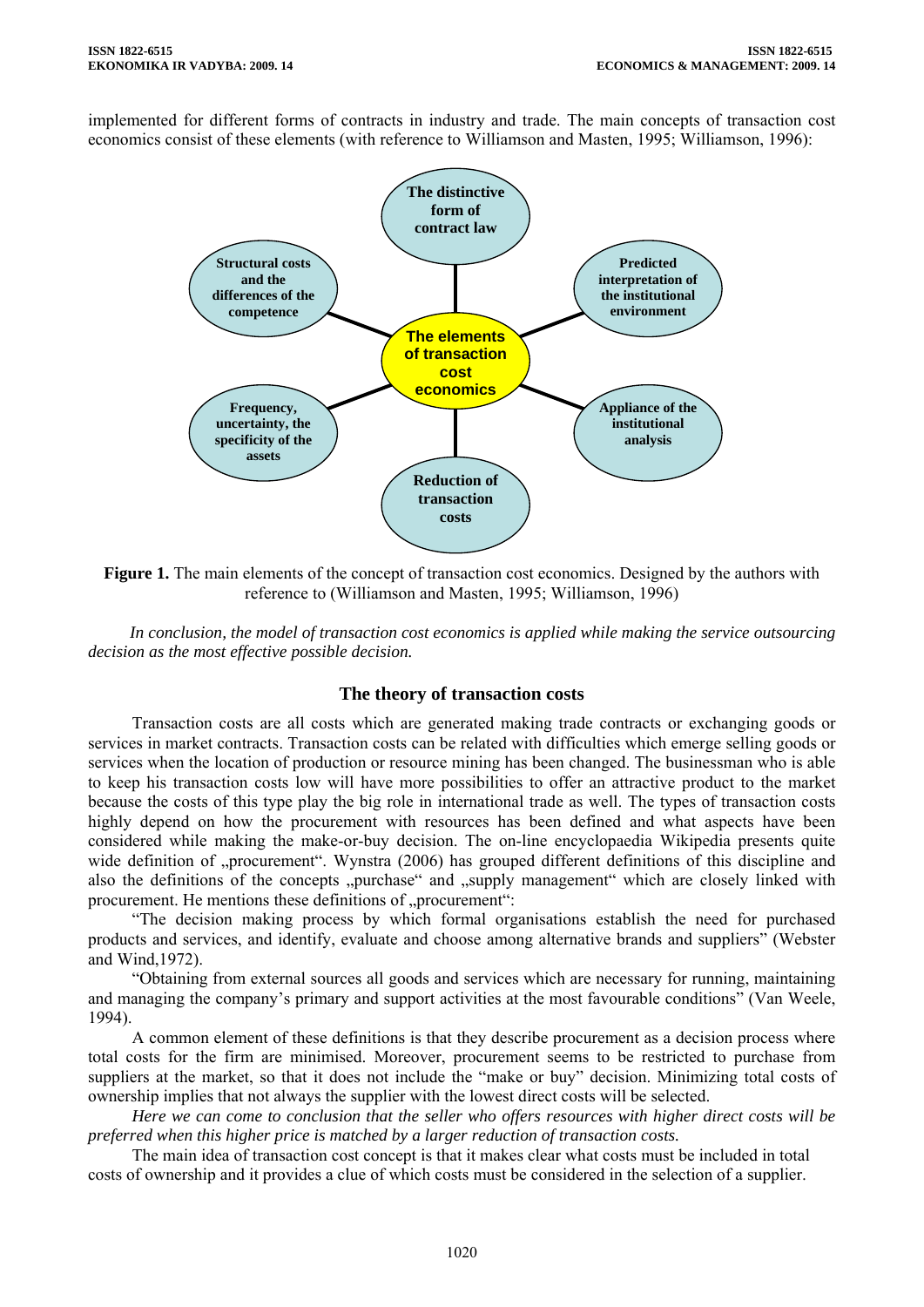O.E.Williamson (1985) divides transaction costs into three parts:

- 1. Information costs. These are the costs that are linked with the information about the products, partner search and prices.
- 2. Negotiation costs. These are the costs of making a contract, e.g. payment for lawyers, agents.
- 3. Observation costs. When a contract has been made, it must be monitored to ensure that everything is performed according to the terms of the contract.

#### **Transactions can be qualified using these indicators**

#### **Indicators of transactions**



**Figure 2**. Indicators of transactions. Designed by the authors with reference to (Williamson 1979, 1981)

O.E. Williamson expands and supplements R.H. Coase (1937) theory about the costs of price mechanism application. The theory of transaction costs is based on the concepts of the limited rationality and the specificity of resources. O.E. Williamson (1981) proposes that all three conditions really exist while making a contract.

Analysing the articles published by foreign authors concerning the impact of transaction costs on contracts, we can conclude that the terms of long-term contracts often cause difficulties. However, namely long-term contracts are the reason of setting up a company. There are indicated two stages of a transaction: in the first stage, all possibilities are potentially available but they are impossible to predict and institute in the contract. In the second stage the contract has already been made and if it has been done under the market conditions, no essential changes are impermissible.

The more detailed phases of a trade contract contact, contract and control. All these stages of a trade contract bring about transaction costs (Den Butter and Mosch, 2003). In the first phase, the buyer is looking for information about his preferred product, its price and quality, potential suppliers. In this case transaction costs are mainly search and information costs.

The *contract* phase starts directly after the moment the potential trading partners have found each other and are inclined to make a deal. Here transaction costs are made in negotiating the terms of the contract. The phase of *control* consists of the monitoring and enforcement of the contract. Both involve high transaction costs, especially at large distances. Monitoring means that business partners check whether the other party is doing what it had promised to do.

#### **The impact of transaction costs on risk allocation of the contract parties**

In fact, very few outsourcing projects are pursued as it is determined in contracts. It is because all projects are risky: contracts are not perfect, project costs are uncertain and quite difficult to determine. So when a company makes decision to outsource a part of production or supply, it is important how the risk should be allocated between the parties of the contract (the principal and the agent). Uncertainty plays an important role in the theory of effective contracts. If a company is risk-averse, it will demand for a certain premium for bearing this risk. As the level of uncertainty increases the risk premium increases and risk sharing arrangements become more efficient. In other words, contract theory predicts a trade-off between risk and incentives.

For showing and proving the standard trade-off between risk and incentives, we should analyse the outsourcing decisions which are linked with many different types of risk.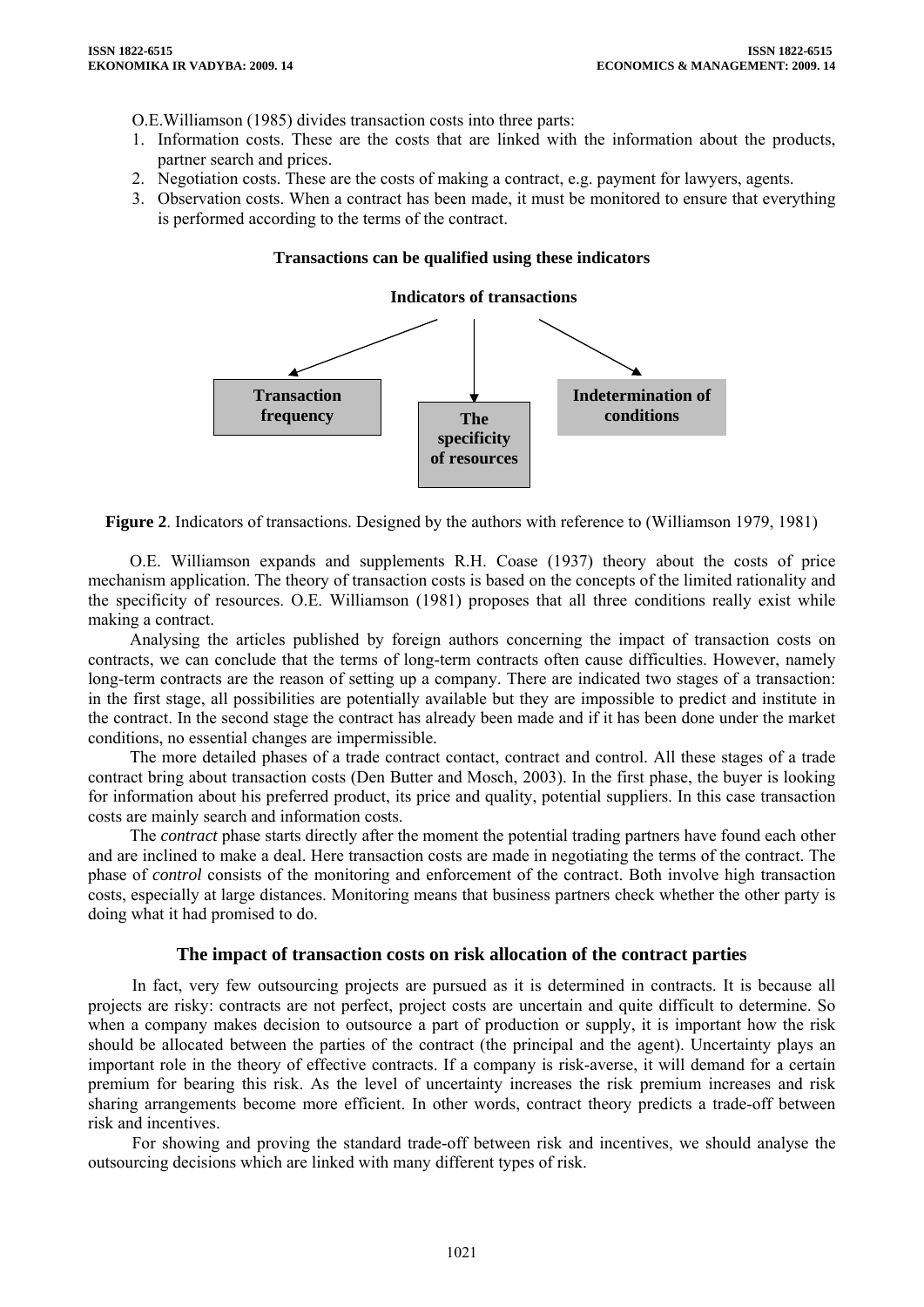For projecting an effective contract, companies or government institutions have to allocate this risk properly, and it is not an easy task. Suppose that the government decides to outsource the design, construction and operation of a strategic object to a potential investor who will attract new customers of this service. It means that the government can choose to transfer risk of uncertain future revenue stream to the private sector because it would be a strong incentive for a private company to engage in effort to increase patronage. This appears to be a simple solution to the problem. However, there are a couple of factors that this solution does not account for. Firstly, if the level of demand uncertainty is high, the agent will charge a high risk premium which will negate some of the benefits of transferring this risk to the contractor. Secondly, the agent's incentive to increase patronage level is weakened because of the fact that demand for this service depends on exogenous factors. Forcing the agent to bear exogenous risk weakens performance incentives.

Contract design and the allocation of risk clearly play an important role in the success of outsourcing relationships. If the contract is poorly designed, it results in the government insuring the agent against the most of the risks, the burden is transferred to tax payers and the government has to apply the undertakings.

Despite the attention paid in the scientific literature to moral hazard problems and contract theory in general, there is a surprising paucity of empirical analysis in this area. The problem is that scientific research is concentrated on theoretical but not practical analysis.

#### **The elements of formation outsourcing contracts**

All transactions are mediated by contracts. Whether it is a simple spot transaction where the contract is verbal and the exchange takes place instantaneously or a long-term transaction relating to continuous provision of a complex service, the exchange is governed by some form of contract. In the environment of outsourcing most of the contracts are of the latter type. When designing a contract of such transaction the purchaser must consider the issues relating to provision of incentives for performance and allocation of risk. These issues are considered in contract theory.

To understand the issues involved in designing efficient contracts between companies, consider the characteristics of the three common types of contracts:

- Fixed price:
- Cost-plus-fixed-fee;
- Incentive contracts.

In a fixed-price contract the agent submits a price of a job and agrees to provide the specified goods or services at the quoted price. Then the total payment made to the agent is equal to the agreed price and does not depend on the variability of the costs. Contract renegotiation costs will also be high since the agent wants to be reimbursed for any additional work.

In a cost-plus-fixed-fee contracts, the principal completely covers the agent's actual costs and pays the agent an additional fixed fee. Thus, the principal fully insures the agent against possible cost uncertainty. In this type of contracts, there are low-powered incentives for productive efficiency since the agent is insured that all costs are paid. It encourages the agent to shirk or to pad costs if his effort is unobservable. This is the well-known moral-hazard problem. However, costs-plus-fixed-fee contracts are free from the quality shading effect. Actually, these contracts often encourage quality improvement since the agents try to produce the highest quality possible because they are reimbursed for all their efforts. Thus, cost-plus-fixed-fee contracts are often used for contracts where quality is extremely important or where the task is extremely complex such as submarine construction (Crocker ir Reynolds, 1993). They are also practised when services are difficult to define and there is a high probability of contract renegotiation (Bajari ir Tadelis, 2001).

The third type of contract is called an incentive contract. Then the agent is paid a fee and the principal agrees to pay a pre-determined fraction of all costs to the agent. For instance, the contract can stipulate a condition that a fixed fee has to be paid if the product or a service is delivered as per the specification on an agreed date, with bonuses to be paid if the product or the service is delivered earlier. This type of incentive is often used in construction contracts. In this type of contracts, the agent is guaranteed a certain level of payment but also bears the risk that can affect his ability to complete the jobs in time. However, he is recompensed for bearing this risk.

## **The factors that have impact on transaction costs**

Since the impact of transaction costs on outsourcing contracts has not been exhaustively researched, after the analysis of the propositions that foreign authors has made about the importance of transaction costs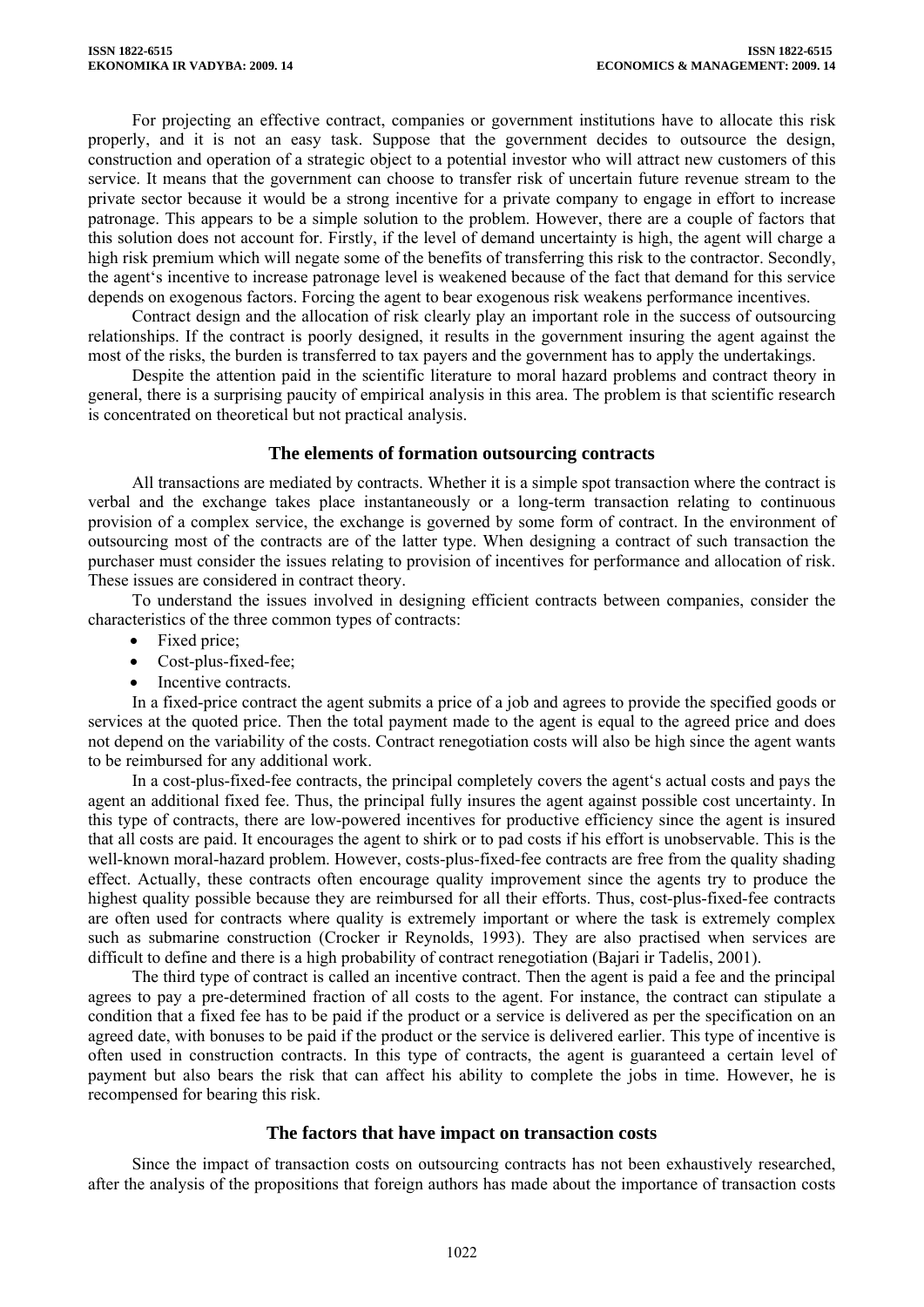on outsourcing contracts we can determine and systematize the structure of transaction cost factors that influence outsourcing contracts.



**Figure 3.** The structure of transaction cost factors for outsourcing contracts 2009

Williamson (1971) indicates that specific investment has to be made for a certain transaction. Nonspecific investment can cause the problems with the contract because the purchaser of goods or services can simply find another supplier. It is the best and the most efficient way to practise long-term contracts. This hypothesis has been confirmed with the empirical evidence from different industries, including the production of auto parts and coal mining (Monteverde and Teece, 1982; Loyns, 1994, 1995; Coles and Hesterly, 1998; Walker and Webber, 1984; Masten, 1984; Joskow, 1987).

The development of information technologies can reduce transaction costs and coordination costs and thus facilitates market transactions between companies. Transaction costs can go down when market exchanges are facilitated by information technologies. Electronic transactions can cost less than physical transactions. Fixed costs for making the presentation in the internet can be lower than the costs necessary for the arranging the physical presentation (Gatautis R, Neverauskas B, Snieška V, 2002).

It has been noticed that market thickness (the number of possible competitors) is an important factor for making contractual relationships.

Firstly, both parties of the contract get useful alternatives whether acquiring or selling business. From the customer's point of view, during the period of economic recession companies have been estimated more conservatively than during the period of economical upheaval. This inevitably leads to lower evaluation of such companies considering the alternatives of their acquisition and association. That is why during the period of economic recession it is possible to acquire an attractive business with a considerable discount. It is paradoxical but the things that were impossible during the period of economic upheaval become absolutely possible during the period of recession. In addition, the other party of the contract that sells a company (or a business) gets some additional circulating asset which becomes the significant advantage during the period of economic recession and decrease of liquidity in finance markets.

Transaction cost reduction and vertical or horizontal integration of the company enables to reach the effect of economy of scale, use wider distribution channels, more diversified customer base or bigger market power in negotiations with other market sharers. All these factors enable to reduce the effects of growing costs on business results. Fast growing costs are one of the most important factors which at present time exacerbate the financial state and future prospects of all companies. The contracts of acquisitions and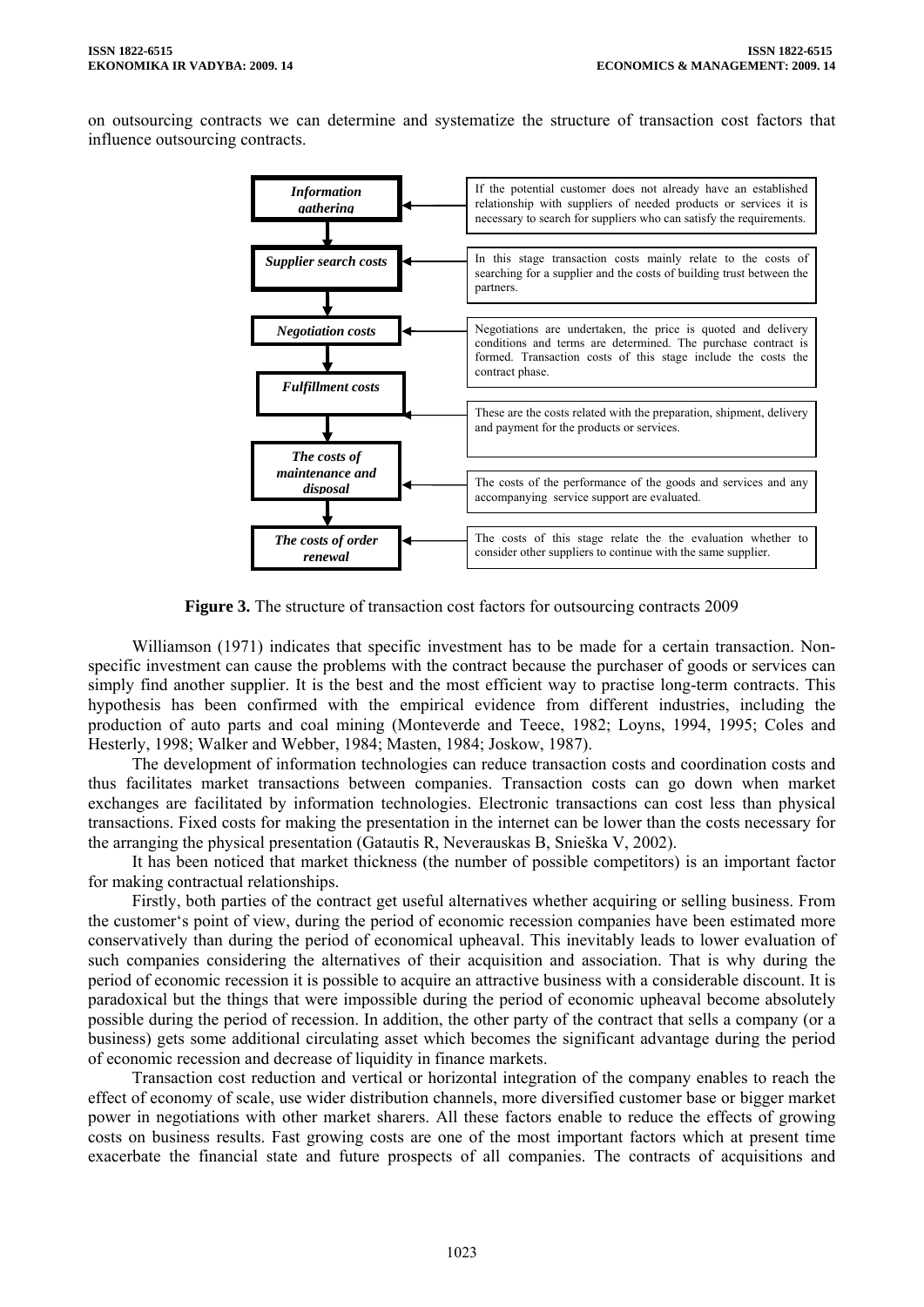associations provide the opportunity to reduce the effect of growing costs on business results and gain a significant competitive advantage in the market.

One more reason why it is worth considering the alternative of acquisition is the attraction of finance. It is usual that during the period of economic recession it becomes more difficult to attract finance because of the reduction of liquid assets in the market and stringent bank requirements. When the other company with low indebtedness is affiliated, it increases the possibilities to attract some additional capital necessary for the business expansion. Besides, this increases the potential to get financial resources under more favourable conditions. A successful contract enables the company to expand its outputs, adopt new technologies. It happens that the companies from one or another business group (independent legal entities) seek to reduce the costs of their economic performance and make so-called "cost distribution contracts". The nature of cost distribution contracts is that companies join together for acquiring some collective assets, services or rights without establishing any new legal entity. In this case the part of the costs of every company that takes part in the contract has to be equal to the benefit the company gets from the contract. Cost distribution contracts can be made between separate, independent legal entities or between an independent legal entity and its subdivisions that have been established in other countries of the European Union.

When cost distribution contracts are made between independent legal entities, e.g. when one independent company carries out the functions that are used by other independent companies in the group, it can be stated that the first company provides the services necessary for the latter ones. What is more, socalled "balanced payments", which are paid in the case when the costs of the company for carrying out these functions are higher than the benefits, confirm the fact that these payments should obviously be linked to the provided service and has the direct connection with it.

#### **Conclusions**

- 1. Because of the transaction cost factors globalisation can generate new challenges for companies while procuring themselves with resources. Transaction costs are becoming more and more important as a part of total ownership costs so the effective application of transaction costs under the influence of transfer cost economy is really necessary.
- 2. Ethical aspects of the behaviour of the companies play an important role in globalisation when it is attempted to keep transaction costs low in the long run trade.
- 3. The better is the organisation of coordination processes, the lower are their transaction costs. That is why the reduction of transaction costs generate higher requirements and finish in further split of the supply chain and production.
- 4. A successful transaction enables to expand the business of the company and develop new technologies. These factors allow creating a sufficient potential for further business development and giving more opportunities to prepare for the periods of economic recession or upheaval.
- 5. Transaction costs, which during the period of economic recession are lower than during the period of upheaval, later will be compensated with higher profits of economic upheaval.
- 6. There are much more arguments why it is worth making the contracts of acquisition and association. Opportunities always exist in spite of the point of economic cycle. It is important to note that any decision of business development depends on business strategy, aims and preparation for the development. Only clear and coherent business strategy, correctly formed aims and the detailed projecting of the possible alternatives can ensure the success of the transaction and embrace the current situation in the market.

#### **References**

- 1. Archer, N. and Y. Yuan, 2000, Managing the business to business relations through ecommerce procurement life cycle, Internet Research: Electronic Networking Applications and Policy 10, pp.385-395.
- 2. Adekola A, Korsakiene R, Tvaronaviciene M, 2008 " Approach to innovative activities by Lithuanian companies in the current conditions of development", ISSN 1392-8619 print/ISSN 1822-3613 online.,VGTU, Technological and economic development OF ECONOMY, Baltic Journal on Sustainability., 14(4): 595–611, 2008.
- 3. Bajari, P. and S. Tadelis, 2001, Incentives versus transaction costs: a theory of procurement contracts, The RAND Journal of Economics 32, pp. 387-407.
- 4. Butter, F.A.G. den, 2007a, Economische deugden (Economic virtues), Economisch Statistische Berichten, 92, pp. 300-302.